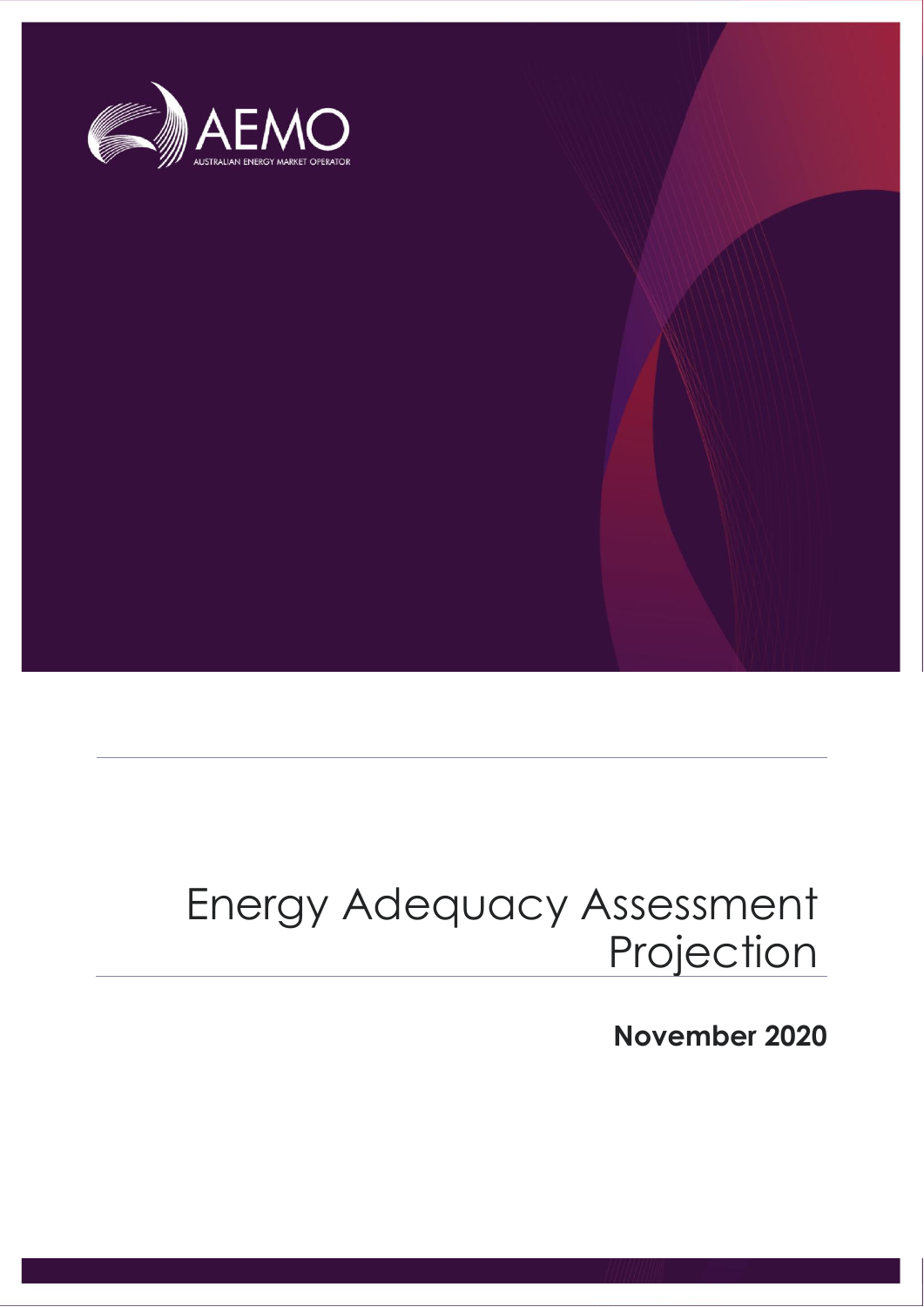# **Important notice**

### **PURPOSE**

The purpose of this publication is to make available to market participants and other interested persons an analysis that quantifies the impact of energy constraints on energy availability over a 24-month period under a range of scenarios.

AEMO publishes the Energy Adequacy Assessment Projection in accordance with rule 3.7C of the National Electricity Rules. This publication is generally based on information available to AEMO as at 12 November 2020 unless otherwise indicated.

### **DISCLAIMER**

AEMO has made every reasonable effort to ensure the quality of the information in this publication but cannot guarantee that information, forecasts and assumptions are accurate, complete or appropriate for your circumstances. This publication does not include all of the information that an investor, participant or potential participant in the National Electricity Market might require, and does not amount to a recommendation of any investment.

Anyone proposing to use the information in this publication (which includes information and forecasts from third parties) should independently verify its accuracy, completeness and suitability for purpose and obtain independent and specific advice from appropriate experts.

Accordingly, to the maximum extent permitted by law, AEMO and its officers, employees and consultants involved in the preparation of this publication:

- make no representation or warranty, express or implied, as to the currency, accuracy, reliability or completeness of the information in this publication; and
- are not liable (whether by reason of negligence or otherwise) for any statements, opinions, information or other matters contained in or derived from this publication, or any omissions from it, or in respect of a person's use of the information in this publication.

### **ACKNOWLEDGEMENT**

AEMO acknowledges the support, co-operation and contribution of market participants in providing data and information used in this publication.

### **VERSION CONTROL**

| Version | Release date | Changes         |
|---------|--------------|-----------------|
| #1      | 26/11/2020   | For publication |

The material in this publication may be used in accordance with the [copyright permissions on AEMO's website](http://aemo.com.au/Privacy_and_Legal_Notices/Copyright_Permissions_Notice).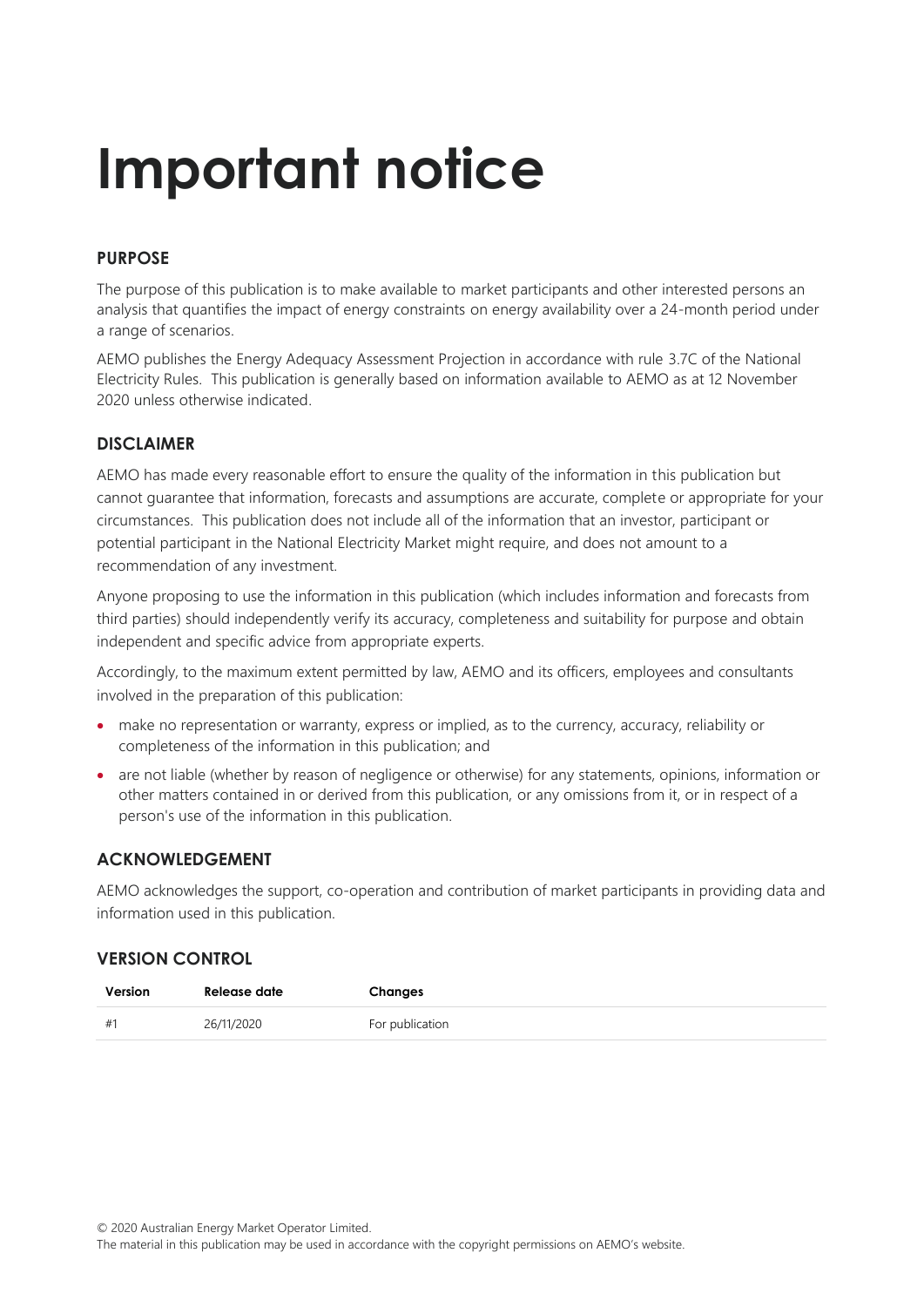# <span id="page-2-0"></span>**Executive summary**

The Energy Adequacy Assessment Projection (EAAP) forecasts electricity supply reliability in the National Electricity Market (NEM) over a two-year outlook period. The EAAP complements AEMO's other reliability assessments, such as the Medium Term Projected Assessment of System Adequacy (MT PASA) and the Electricity Statement of Opportunities (ESOO), with a primary focus on the impact of energy constraints on reliability in the next two years.

Potential energy constraints include, but are not limited to, water availability, for hydro generation and as cooling water for thermal generation during drought conditions, and constraints on fuel supply for thermal generators.

For water availability, the EAAP considers three different rainfall scenarios:

- Low rainfall based on rainfall between 1 July 2006 and 30 June 2007 for all regions except New South Wales. New South Wales is based on rainfall between 1 June 2006 and 31 May 2007.
- Short-term average rainfall based on the average rainfall recorded over the past 10 years.
- Long-term average rainfall based on the average rainfall recorded over the past 50 years, or the longest period for which rainfall data is available, if less than 50 years.

All electricity consumption and demand assumptions used in the EAAP are consistent with the 2020 ESOO<sup>1</sup>, which predicts similar or reduced annual maximum demand outcomes compared to previous summers, but also greater uncertainty, due to the unprecedented impacts of COVID-19 on the summer demand profile.

#### **Key insights**

Based on the information provided by participants, this November 2020 EAAP highlights that:

- Drought conditions are unlikely to significantly affect reliability in the coming summer, even under low rainfall assumptions.
- Energy limitations supplied by some thermal generators related to fuel supply have no impact on the level of projected unserved energy (USE) observed in any region in the next two years.

The above findings suggest that there is sufficient flexibility remaining for energy-limited resources to be used effectively to avoid shortfalls at times of high demand.

The November 2020 EAAP also incorporates updates to supply capacity, including new information provided by participants on generator commissioning schedules. While some Victorian and New South Wales generators are subject to commissioning delays, this has not increased expected USE markedly compared to previous estimates.

The 2020 EAAP scenarios forecast no exceedance of the reliability standard<sup>2</sup> in any region in the next two years. While expected USE remains below the reliability standard, some risks of load shedding remain, particularly if peak demands reach 10% probability of exceedance (POE)<sup>3</sup> levels and coincide with low renewable generation, or prolonged generation or transmission outages reoccur.

<sup>1</sup> At [https://www.aemo.com.au/-/media/files/electricity/nem/planning\\_and\\_forecasting/nem\\_esoo/2020/2020-electricity-statement-of-opportunities.pdf.](https://www.aemo.com.au/-/media/files/electricity/nem/planning_and_forecasting/nem_esoo/2020/2020-electricity-statement-of-opportunities.pdf)

<sup>&</sup>lt;sup>2</sup> The reliability standard is a maximum expected unserved energy of 0.002% of total energy consumption in any region in any financial year.

<sup>&</sup>lt;sup>3</sup> POE is the probability a forecast will be met or exceeded. The 10% POE forecast is mathematically expected to be met or exceeded once in 10 years and represents demand under more extreme weather conditions than a 50% POE forecast.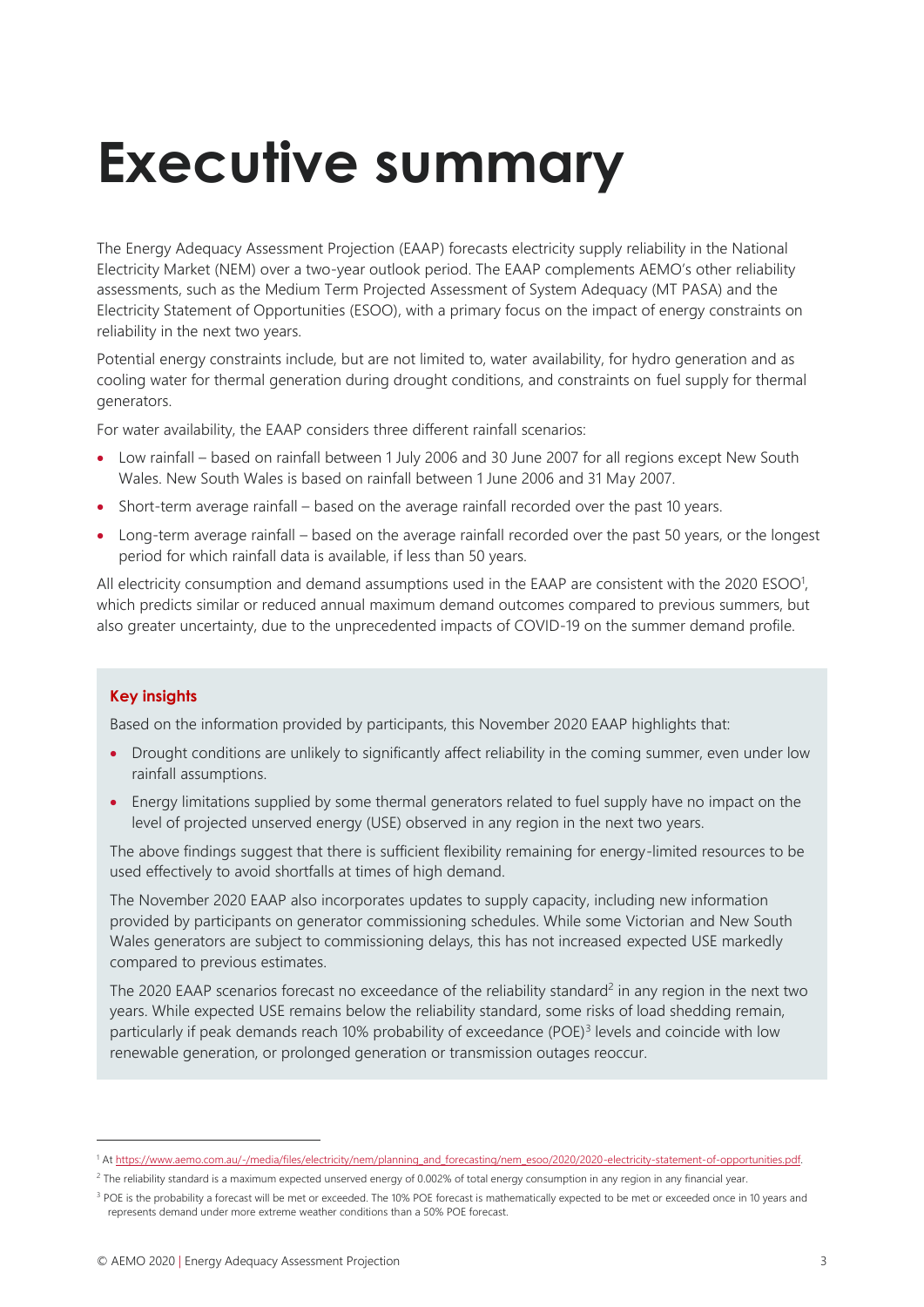## **Contents**

|          | <b>Executive summary</b>             | 3              |
|----------|--------------------------------------|----------------|
| 1.       | Introduction                         | 5              |
| 1.1      | Scenarios                            | 5              |
| 2.       | <b>Methodology and assumptions</b>   | 6              |
| 2.1      | Electricity demand                   | $\overline{7}$ |
| 2.2      | Generation capacity                  | $\overline{7}$ |
| 2.3      | Transmission capability              | $\overline{7}$ |
| 2.4      | <b>GELF</b> parameters               | $\overline{7}$ |
| 3.       | <b>Results</b>                       | 9              |
| 3.1      | <b>EAAP</b> results                  | 9              |
| 3.2      | Differences between EAAP and MT PASA | 11             |
| 3.3      | Differences between EAAP and ESOO    | 12             |
| A1.      | <b>Detailed results</b>              | 13             |
|          | <b>Measures and abbreviations</b>    | 16             |
| Glossary |                                      | 17             |

## **Tables**

| Table 1 | Input and methodology documents relevant to the EAAP              | 6  |
|---------|-------------------------------------------------------------------|----|
| Table 2 | Forecast USE in low rainfall scenario                             | 11 |
| Table 3 | Forecast USE in short-term average rainfall scenario              | 11 |
| Table 4 | Forecast USE in long-term average rainfall scenario               | 11 |
| Table 5 | Monthly forecast USE in low rainfall scenario, MWh                | 13 |
| Table 6 | Monthly forecast USE in short-term average rainfall scenario, MWh | 14 |
| Table 7 | Monthly forecast USE in long-term average rainfall scenario, MWh  | 15 |

## **Figures**

Figure 1 [Forecast USE range across all rainfall scenarios](#page-9-0) 10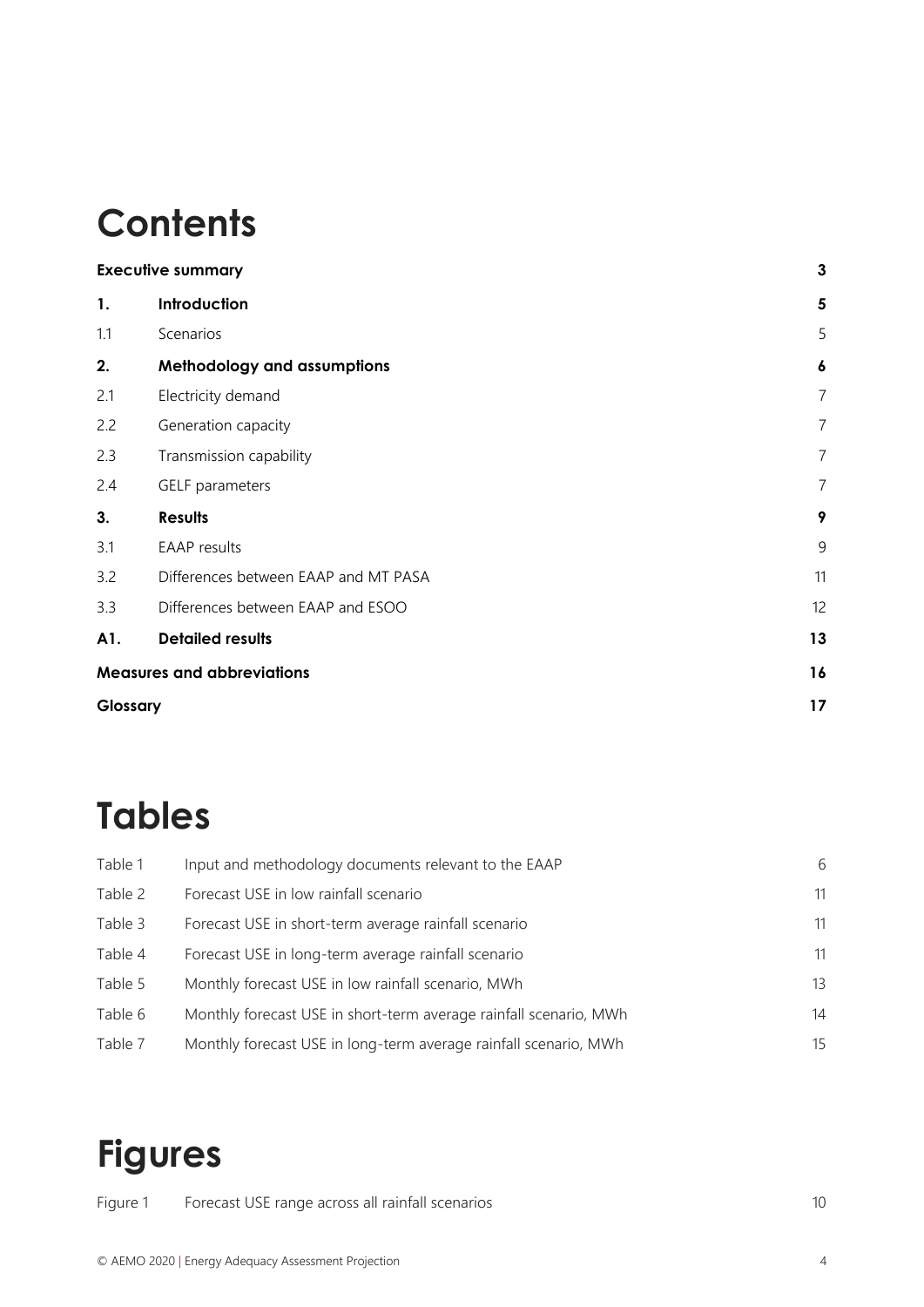# <span id="page-4-0"></span>**1. Introduction**

The Energy Adequacy Assessment Projection (EAAP) report provides information on the impact of potential energy constraints on supply adequacy in the National Electricity Market (NEM) across the two-year study period. Potential energy constraints include, but are not limited to, the impact of depleted water storages during drought conditions and constraints on fuel supply or cooling water available for thermal generation.

For this report, AEMO calculated expected unserved energy (USE) for each region under three rainfall scenarios and assessed this projected USE against the reliability standard and the interim reliability measure. The reliability standard is a maximum expected USE of 0.002% of total energy consumption in any region in any financial year. The interim reliability measure is a maximum expected USE of 0.0006% of total energy consumption in any region in any financial year and is included for completeness.

AEMO implements the reliability standard using forecasts and projections over different timeframes. AEMO uses the following processes that each identify the risk of USE for a slightly different purpose and therefore use slightly different inputs and approaches, further discussed in the Reliability Standard Implementation Guidelines<sup>4</sup> (RSIG):

- Electricity Statement of Opportunities (ESOO) to provide market information over a 10-year projection to assist planning by existing and potential market participants. The ESOO is also used to implement the interim reliability measure.
- EAAP to forecast USE for energy constrained scenarios over a two-year projection, published at least once every 12 months.
- Medium Term Projected Assessment of System Adequacy (MT PASA) to forecast USE over a two-year projection, published on a weekly basis based on participants' best expectation of generation availability and outage scheduling.
- Short Term Projected Assessment of System Adequacy (ST PASA) to forecast capacity reserve over a six-day projection.

### <span id="page-4-1"></span>1.1 Scenarios

For the November 2020 EAAP report, AEMO assessed the potential for USE under three different rainfall scenarios in accordance with the EAAP Guidelines<sup>5</sup>. Each scenario was modelled for the period October 2020 to September 2022. The three scenarios are:

- Low rainfall based on rainfall between 1 July 2006 and 30 June 2007 for all regions except New South Wales. New South Wales was based on rainfall between 1 June 2006 and 31 May 2007<sup>6</sup>.
- Short-term average rainfall based on the average rainfall recorded over the past 10 years.
- Long-term average rainfall based on the average rainfall recorded over the past 50 years, or the longest period for which rainfall data is available, if less than 50 years (depending on the data available to participants).

Information such as natural inflows, energy constraints and the level of hydro storage reservoirs at the start of the EAAP modelling horizon is provided by participants through their Generator Energy Limitation Framework (GELF) submissions for each scenario.

<sup>4</sup> For more on PASA and the RSIG, se[e https://www.aemo.com.au/Electricity/National-Electricity-Market-NEM/Data/Market-Management-System-](https://www.aemo.com.au/Electricity/National-Electricity-Market-NEM/Data/Market-Management-System-MMS/Projected-Assessment-of-System-Adequacy)[MMS/Projected-Assessment-of-System-Adequacy.](https://www.aemo.com.au/Electricity/National-Electricity-Market-NEM/Data/Market-Management-System-MMS/Projected-Assessment-of-System-Adequacy)

<sup>5</sup> Available a[t https://www.aemo.com.au/-/media/files/stakeholder\\_consultation/consultations/nem-consultations/2020/rsig/final-documents/eaap](https://www.aemo.com.au/-/media/files/stakeholder_consultation/consultations/nem-consultations/2020/rsig/final-documents/eaap-guidelines.pdf?la=en)[guidelines.pdf?la=en.](https://www.aemo.com.au/-/media/files/stakeholder_consultation/consultations/nem-consultations/2020/rsig/final-documents/eaap-guidelines.pdf?la=en)

<sup>&</sup>lt;sup>6</sup> The inflows into the major hydro schemes in 2006-07 were impacted by severe drought.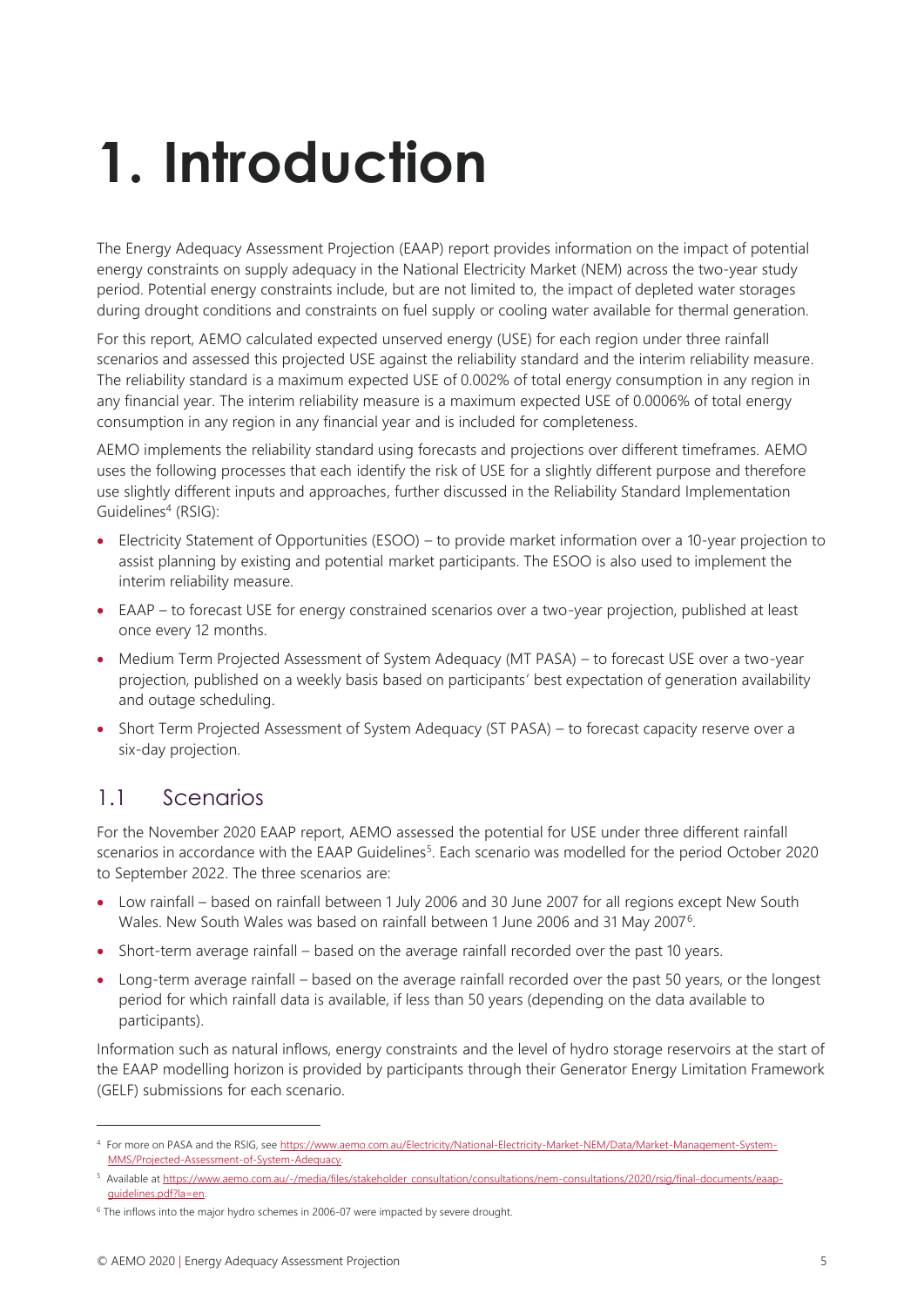# <span id="page-5-0"></span>**2. Methodology and assumptions**

The EAAP is based on a probabilistic, time-sequential model that simulates hourly Monte Carlo simulations to determine potential future supply shortfalls for the three rainfall scenarios, taking account of any other energy limitations provided by participants. This model also accounts for uncertainties in generator availability and weather-sensitive demand and supply from intermittent resources. The following documents provide further information on the inputs, assumptions and methodology used in the November 2020 EAAP.

| <b>Document</b>                                                                              | Location                                                                                                                                                                                                |
|----------------------------------------------------------------------------------------------|---------------------------------------------------------------------------------------------------------------------------------------------------------------------------------------------------------|
| 2020 EAAP guidelines                                                                         | https://www.aemo.com.au/-/media/files/stakeholder_consultation/consultations/nem-<br>consultations/2020/rsig/final-documents/eaap-quidelines.pdf.                                                       |
| 2020 Inputs, Assumptions and<br><b>Scenarios Report</b>                                      | https://aemo.com.au/-/media/files/electricity/nem/planning and forecasting/inputs-<br>assumptions-methodologies/2020/2020-forecasting-and-planning-inputs-assumptions-and-<br>scenarios-report-iasr.pdf |
| <b>2020 Demand Side Participation</b><br><b>Forecast Methodology</b>                         | https://aemo.com.au/-/media/files/stakeholder_consultation/consultations/nem-<br>consultations/2020/demand-side-participation/final/demand-side-participation-forecast-<br>methodology.pdf              |
| <b>2020 Electricity Demand</b><br><b>Forecasting Methodology</b><br><b>Information Paper</b> | https://aemo.com.au/-/media/files/electricity/nem/planning and forecasting/inputs-<br>assumptions-methodologies/2020/2020-electricity-demand-forecasting-methodology-<br>information-paper.pdf          |
| 2020 ESOO and Reliability<br><b>Forecast Methodology Document</b>                            | https://aemo.com.au/-/media/files/electricity/nem/planning and forecasting/<br>nem_esoo/2020/esoo-and-reliability-forecast-methodology-document.pdf                                                     |
| <b>2020 Forecast Accuracy Report</b><br>Methodology                                          | https://aemo.com.au/-/media/files/stakeholder_consultation/consultations/nem-<br>consultations/2020/forecast-accuracy-report-methodology/forecast-accuracy-reporting-<br>methodology-report-aug-20.pdf  |
| <b>2019 Interim Reliability Forecast</b><br><b>Guidelines</b>                                | https://aemo.com.au/-/media/files/stakeholder_consultation/consultations/nem-<br>consultations/2019/interim-reliability-forecast-quidelines/interim-reliability-forecast-<br>quidelines.pdf             |

#### <span id="page-5-1"></span>**Table 1 Input and methodology documents relevant to the EAAP**

For the November 2020 EAAP modelling, AEMO:

- Performed 1,000 simulations for each rainfall scenario with 10% Probability of Exceedance (POE) demand traces (the 10% POE simulation case) and with 50% POE demand traces (the 50% POE simulation case).
- Used 10 historical reference years to represent variable patterns of intermittent generation and demand under both the 10% POE and 50% POE simulation cases.
- Assumed zero USE using 90% POE demand traces.

The model uses a probability-weighted USE assessment to identify whether expected USE is likely to exceed the reliability standard in each region of the NEM, consistent with the ESOO. Expected USE was derived by applying the following weightings to results from the 10%, 50% and 90% POE demand traces:

• 30.4% for 10% POF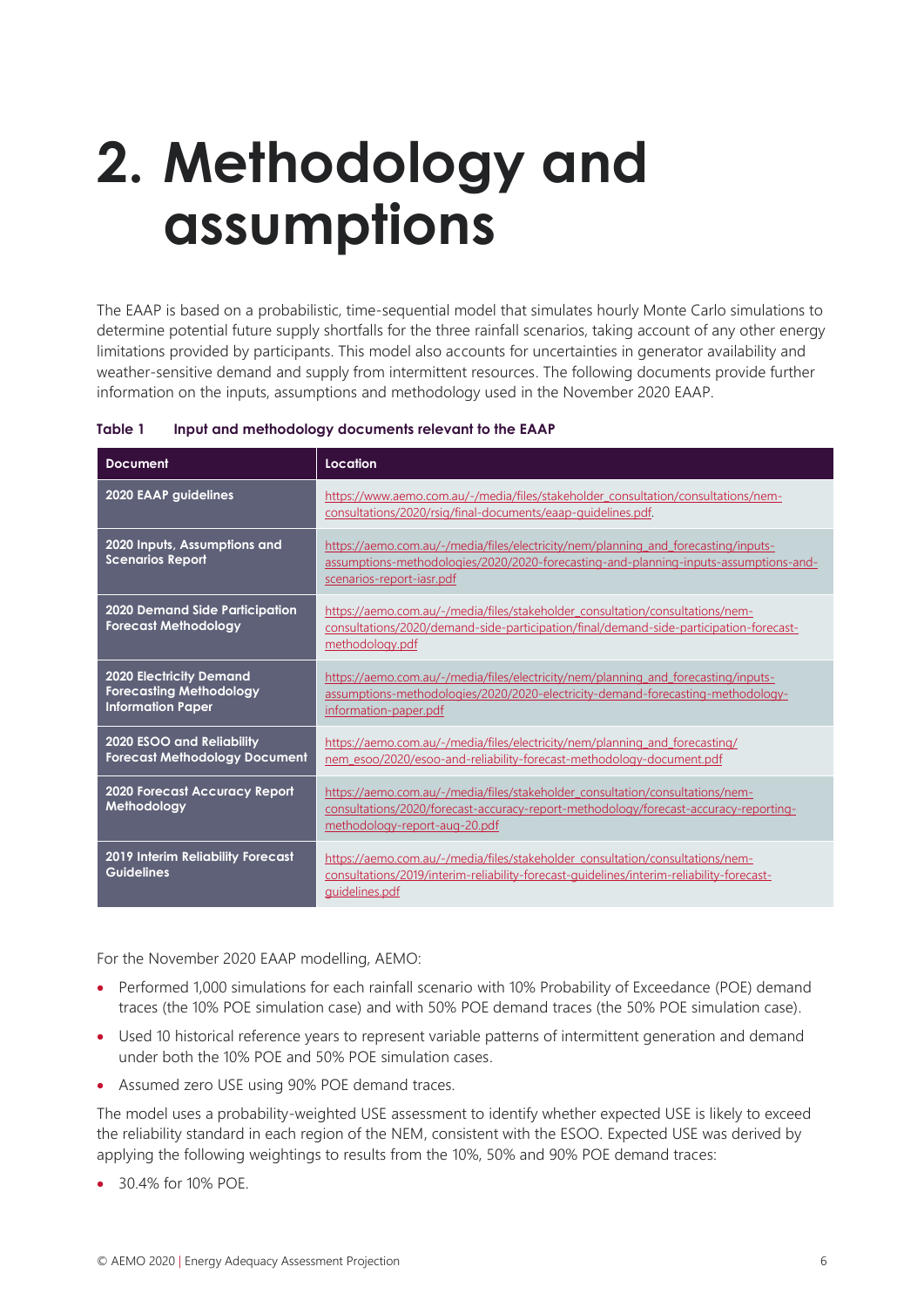- 39.2% for 50% POE.
- 30.4% for 90% POE.

### <span id="page-6-0"></span>2.1 Electricity demand

AEMO used the electricity demand forecast under the Central scenario from the 2020 ESOO for the NEM<sup>7</sup>. This forecast covered the latest assumptions on:

- Economic and population drivers.
- Behaviour trends in households and business consumers, including assumed COVID-19 impacts.
- Electric vehicle forecasts.
- Current installed capacity and forecast additional capacity from distributed photovoltaic (PV) and energy storage systems.
- Forecast of energy efficiency savings.

### <span id="page-6-1"></span>2.2 Generation capacity

AEMO's modelling used the latest information on generation commitments in the NEM and included all scheduled and semi-scheduled and significant non-scheduled generation that is either existing or assumed to be committed in the modelling period.

New generation commitments have varied since the August 2020 publication of the ESOO, with some commissioning delays this summer and new generation commitments for next summer. The delays are most evident in Victoria and New South Wales, where, in total across the two regions, up to 1,500 megawatts (MW) of wind and solar generation capacity is no longer expected to be available this summer. Due to low contributions of wind and solar generation at times of peak demand, the delays have not resulted in a material impact on expected USE. For more information on new generation commitments used in this EAAP analysis, see the November Generation Information update<sup>8</sup>.

The capacity of existing generation is sourced from MT PASA offers submitted in the week beginning 26 October 2020. If USE is forecast during periods where the MT PASA offer reflects a planned generator outage, this outage is removed from EAAP, unless specified as inflexible through the participant's GELF submission. The EAAP assessment of USE therefore assumes any planned generation outages that have timing flexibility will be shifted to avoid potential USE.

### <span id="page-6-2"></span>2.3 Transmission capability

Interconnector information includes, but is not limited to, inter-regional loss factor models and marginal loss factors. Network constraints, which represent technical limits on operating the power system, are expressed as a linear combination of generation and interconnectors, which are constrained to be less than, equal to, or greater than a certain limit. Only network constraints associated with system normal conditions are modelled.

### <span id="page-6-3"></span>2.4 GELF parameters

The GELF parameters are confidential information submitted by scheduled generators designed to include limitations on resources affecting their ability to supply energy, such as hydro storage (including pump storage), thermal generation fuel supply, cooling water availability, and gas supply. These parameters are classified into two categories:

<sup>&</sup>lt;sup>7</sup> Forecasts are available a[t http://forecasting.aemo.com.au/.](http://forecasting.aemo.com.au/) Select ESOO 2020 from Publications at pop-up menu.

<sup>8</sup> See Generation Information, published 12 November 2020 a[t https://aemo.com.au/en/energy-systems/electricity/national-electricity-market-nem/nem](https://aemo.com.au/en/energy-systems/electricity/national-electricity-market-nem/nem-forecasting-and-planning/forecasting-and-planning-data/generation-information)[forecasting-and-planning/forecasting-and-planning-data/generation-information.](https://aemo.com.au/en/energy-systems/electricity/national-electricity-market-nem/nem-forecasting-and-planning/forecasting-and-planning-data/generation-information)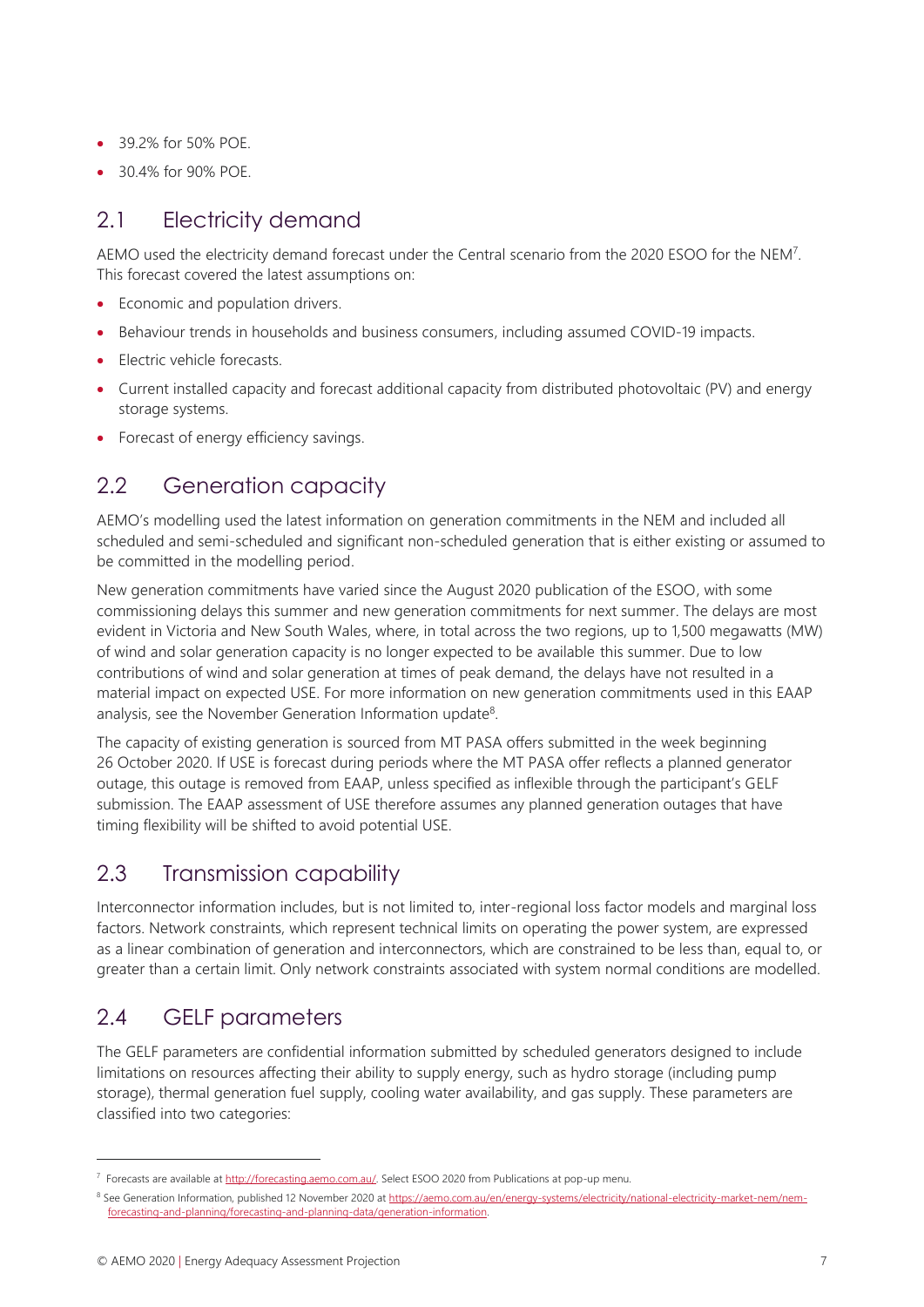- Static GELF parameters:
	- Technical specifications of the power stations, such as power station name, type of power station, number of generating units at the power station, and their capacities.
	- Additional components associated with hydro power schemes such as maximum and minimum active reservoir storage, the reservoirs to which the tunnels are connected, water utilisation factor for generation and pumping for each generating unit or for the power station, and reservoir connections (for example, upstream reservoir and downstream reservoir).
- Variable GELF parameters include:
	- Monthly forecast generation capability and monthly capacity profiles to be submitted by non-hydro power stations.
	- Active reservoir storage at the beginning of the study period, monthly inflows to reservoirs during the study period, minimum reservoir level that can be reached in each month of the study period without violating long-term reservoir management policy, and any other limitations on reservoir capacities or levels that should be considered within the study period to be submitted for hydro power schemes.

Please see EAAP Guidelines<sup>9</sup> for the details of the GELF parameters.

<sup>9</sup> Available a[t https://www.aemo.com.au/-/media/files/stakeholder\\_consultation/consultations/nem-consultations/2020/rsig/final-documents/eaap](https://www.aemo.com.au/-/media/files/stakeholder_consultation/consultations/nem-consultations/2020/rsig/final-documents/eaap-guidelines.pdf)[guidelines.pdf.](https://www.aemo.com.au/-/media/files/stakeholder_consultation/consultations/nem-consultations/2020/rsig/final-documents/eaap-guidelines.pdf)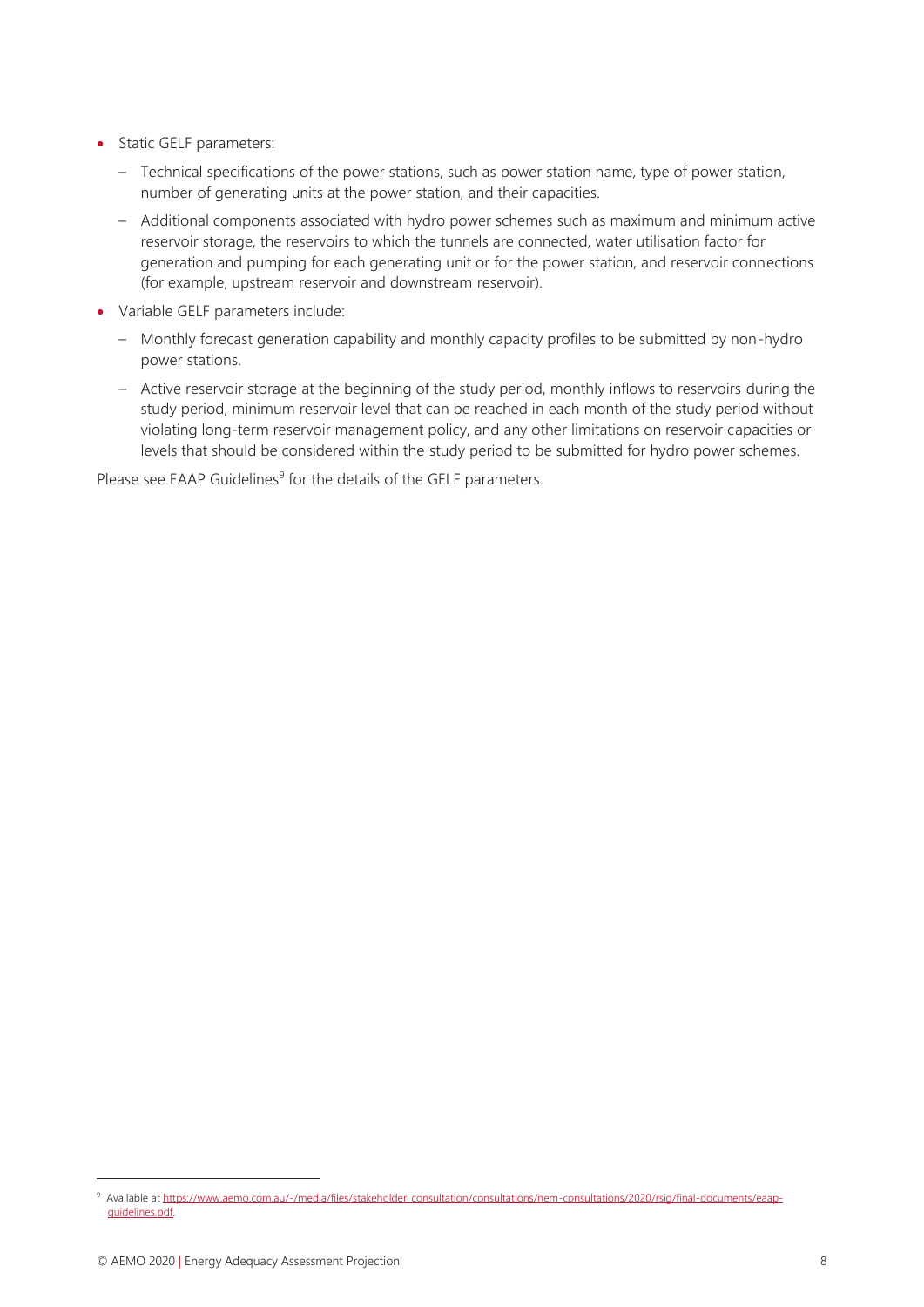# <span id="page-8-0"></span>**3. Results**

#### **Key outcomes**

- The EAAP forecasts a risk of USE in New South Wales, South Australia and Victoria in 2020-21 and 2021-22, particularly under peak demand conditions; however, the level of USE is within the reliability standard.
- The risks identified by the EAAP are largely consistent with those identified by the August 2020 ESOO.
- Based on the information provided by participants, low hydro inflows over the next two years would be unlikely to materially affect reliability.
- The limitations on fuel supply that have been provided by participants do not have a significant impact on the level of USE in any region. The fuel limitations submitted by participants are generally over longer periods such as annual or monthly limits, and if managed effectively provide sufficient flexibility to allow generation to have fuel available at times of tight supply-demand balance.
- In addition to energy limitations, new information on generator commissioning schedules has been incorporated, including wind generation connection delays in Victoria. The impact of the delays on USE has not been material as many forecast USE events occur during low coincident wind conditions across Victoria.

### <span id="page-8-1"></span>3.1 EAAP results

The reliability assessment indicates that, under all rainfall scenarios, there is some risk of supply interruption in New South Wales, South Australia, and Victoria over the next two years, mainly during peak summer periods. Expected USE in the next two years is not, however, projected to exceed either the reliability standard or the interim reliability measure in any region, as shown in [Figure 1.](#page-9-0)

Supply scarcity risk is primarily driven by increased vulnerability to climatic conditions such as extended periods of high temperature, corresponding with low wind or solar availability and unplanned generation outages, as already highlighted in the 2020 ESOO<sup>10</sup> and MT PASA<sup>11</sup>. Drought (and energy constraint more generally) is forecast to have a negligible impact on reliability in the two-year outlook, due to the ability of generators to schedule limited energy resources for use at times of highest demand.

While all rainfall scenarios are reported below, almost all variation observed is attributable to minor variability in simulation iteration outcomes, not variation in rainfall.

The levels of USE projected for summer 2020-21 are similar to those forecast in the 2020 ESOO. The levels of USE projected in the next two years do not exceed the reliability standard or the interim reliability measure in any region, as shown in [Figure 1.](#page-9-0)

<sup>10</sup> A[t https://www.aemo.com.au/-/media/files/electricity/nem/planning\\_and\\_forecasting/nem\\_esoo/2020/2020-electricity-statement-of-opportunities.pdf.](https://www.aemo.com.au/-/media/files/electricity/nem/planning_and_forecasting/nem_esoo/2020/2020-electricity-statement-of-opportunities.pdf)

<sup>11</sup> A[t https://aemo.com.au/energy-systems/electricity/national-electricity-market-nem/nem-forecasting-and-planning/forecasting-and-reliability/projected](https://aemo.com.au/energy-systems/electricity/national-electricity-market-nem/nem-forecasting-and-planning/forecasting-and-reliability/projected-assessment-of-system-adequacy)[assessment-of-system-adequacy.](https://aemo.com.au/energy-systems/electricity/national-electricity-market-nem/nem-forecasting-and-planning/forecasting-and-reliability/projected-assessment-of-system-adequacy)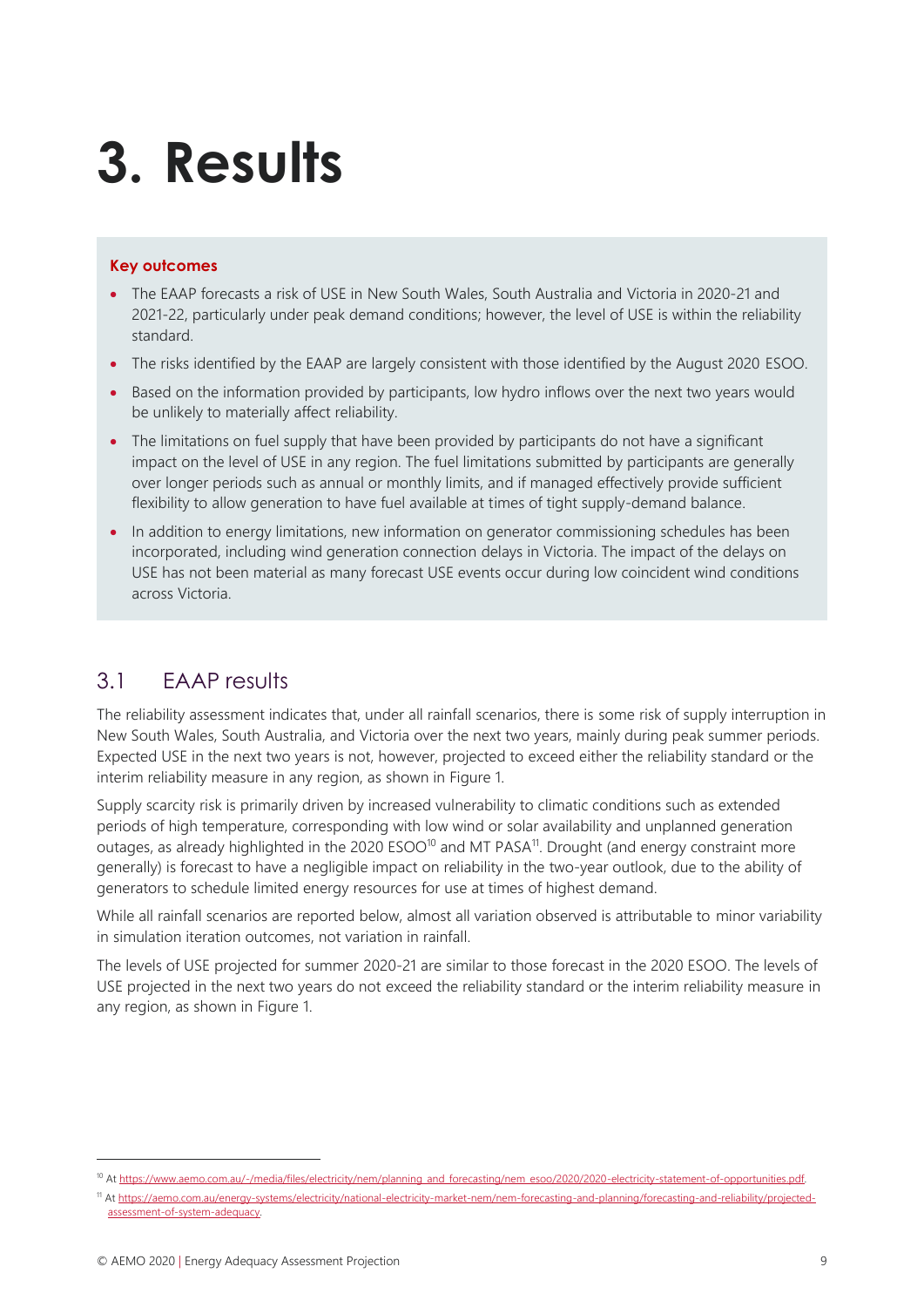

#### <span id="page-9-0"></span>**Figure 1 Forecast USE range across all rainfall scenarios**

The 2020 EAAP incorporates new information on new generator commissioning schedules. For New South Wales, generator commissioning delays compared to the 2020 ESOO result in up to 627 MW less available variable renewable energy (VRE) capacity for summer 2020-21. For Victoria, a region with greater supply scarcity risk, generator commissioning delays compared to the 2020 ESOO result in up to 853 MW less available wind capacity for summer 2020-21.

The energy limitations provided by participants have had no material impact on supply adequacy over the next two years:

- Similar levels of expected USE are observed in New South Wales, South Australia, and Victoria over the next two years, regardless of rainfall scenario.
- The region with the biggest supply scarcity risk is Victoria, with an expected USE level of 0.00035% in 2020-21 and 0.0001% in 2021-22. The reduction in USE from 2020-21 to 2021-22 is due to a minor reduction in peak demand expectation and commitment of new variable renewable generation.
- Expected USE in the other regions is negligible, remaining below 0.0001% in both years and under all rainfall scenarios.

The projections show the occurrence of USE is generally in the months of December-March with low likelihood of small amounts over winter (June-August) in New South Wales.

The monthly forecast USE for all regions under the three rainfall scenarios is provided in Appendix A1. Annual USE outcomes are provided in the following tables and in Figure 1.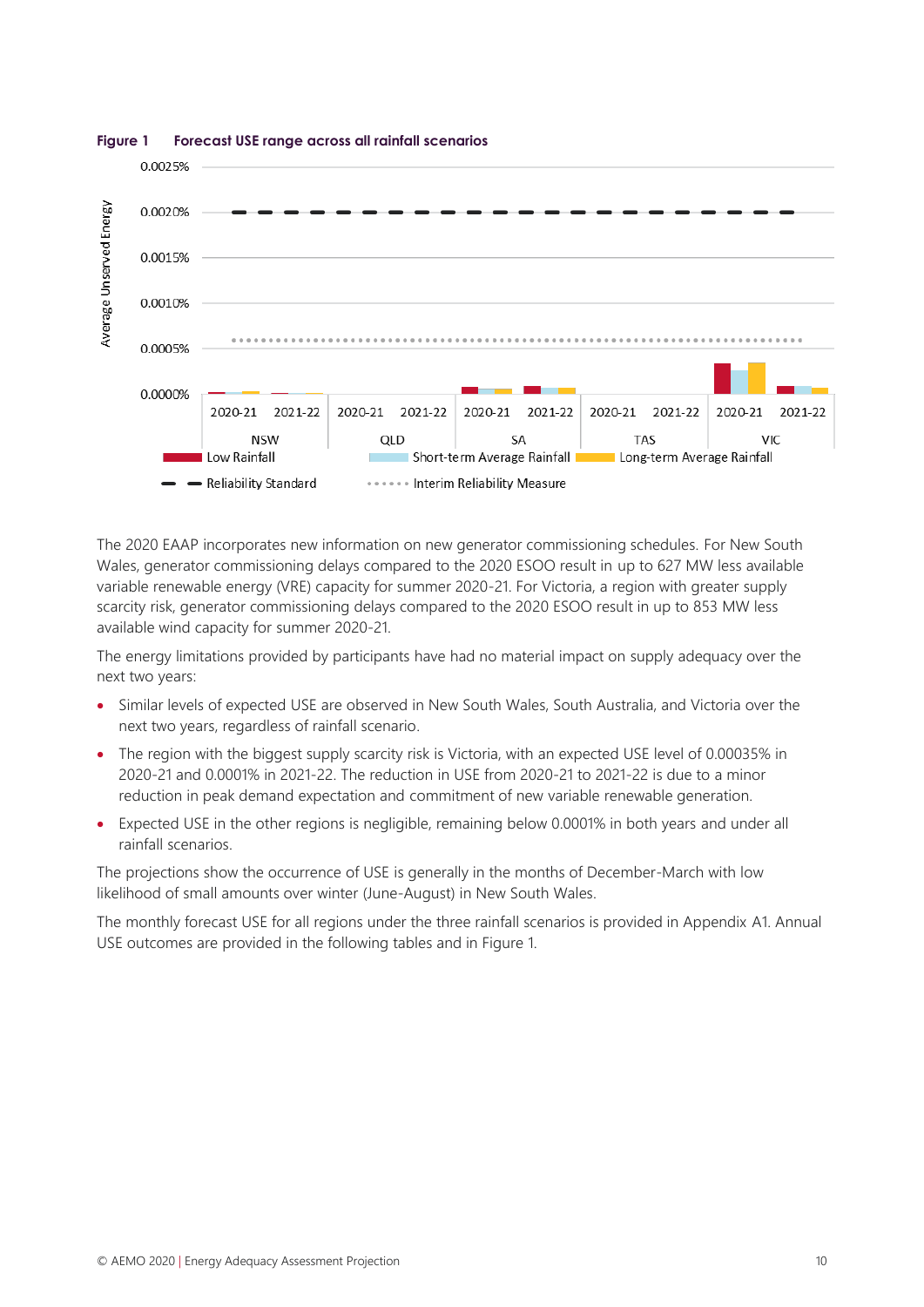#### <span id="page-10-1"></span>**Table 2 Forecast USE in low rainfall scenario**

|                        |                           | 2020-21 USE              | 2021-22 USE              |                        |  |
|------------------------|---------------------------|--------------------------|--------------------------|------------------------|--|
|                        | (Megawatt hours)<br>[MWh] | (% of regional demand)   | (MWh)                    | (% of regional demand) |  |
| <b>New South Wales</b> | 17                        | $< 0.0001\%$             | 10                       | $< 0.0001\%$           |  |
| Queensland             | $\qquad \qquad -$         | $-$                      | $\overline{\phantom{a}}$ |                        |  |
| <b>South Australia</b> | 10                        | $< 0.0001\%$             | 11                       | $< 0.0001\%$           |  |
| <b>Tasmania</b>        | $\qquad \qquad$           | $\overline{\phantom{0}}$ | $\overline{\phantom{a}}$ |                        |  |
| <b>Victoria</b>        | 143                       | 0.0003%                  | 37                       | $< 0.0001\%$           |  |

#### <span id="page-10-2"></span>**Table 3 Forecast USE in short-term average rainfall scenario**

|                        |                   | 2020-21 USE              | 2021-22 USE                    |                        |  |
|------------------------|-------------------|--------------------------|--------------------------------|------------------------|--|
|                        | (MWh)             | (% of regional demand)   | $\mid$ (MWh)                   | (% of regional demand) |  |
| <b>New South Wales</b> | 16                | $< 0.0001\%$             | 13                             | $< 0.0001\%$           |  |
| Queensland             | $\qquad \qquad -$ | $\overline{\phantom{a}}$ | $\overline{\phantom{0}}$       |                        |  |
| <b>South Australia</b> | 8                 | $< 0.0001\%$             | 9                              | $< 0.0001\%$           |  |
| <b>Tasmania</b>        | $\qquad \qquad -$ | $\overline{\phantom{0}}$ | $\qquad \qquad =\qquad \qquad$ |                        |  |
| <b>Victoria</b>        | 112               | 0.0003%                  | 39                             | 0.0001%                |  |

#### <span id="page-10-3"></span>**Table 4 Forecast USE in long-term average rainfall scenario**

|                        |                          | 2020-21 USE              | 2021-22 USE                    |                        |  |
|------------------------|--------------------------|--------------------------|--------------------------------|------------------------|--|
|                        | (MWh)                    | (% of regional demand)   | (MWh)                          | (% of regional demand) |  |
| <b>New South Wales</b> | 23                       | $< 0.0001\%$             | 15                             | $< 0.0001\%$           |  |
| Queensland             | $\overline{\phantom{a}}$ | $\overline{\phantom{a}}$ | 0.03                           | $< 0.0001\%$           |  |
| <b>South Australia</b> | 8                        | $< 0.0001\%$             | 10                             | $< 0.0001\%$           |  |
| <b>Tasmania</b>        | $\overline{\phantom{a}}$ | $\overline{\phantom{0}}$ | $\qquad \qquad =\qquad \qquad$ |                        |  |
| <b>Victoria</b>        | 146                      | 0.0004%                  | 31                             | $< 0.0001\%$           |  |

### <span id="page-10-0"></span>3.2 Differences between EAAP and MT PASA

AEMO administers multiple processes to assess NEM reliability against the reliability standard over a two-year planning horizon:

- EAAP, to forecast USE for capacity and energy constrained scenarios, with a particular focus on the impact of water shortages during drought conditions, or thermal generation fuel supply limitations.
- MT PASA, to forecast possible impacts of scheduled generation and transmission outages on reliability.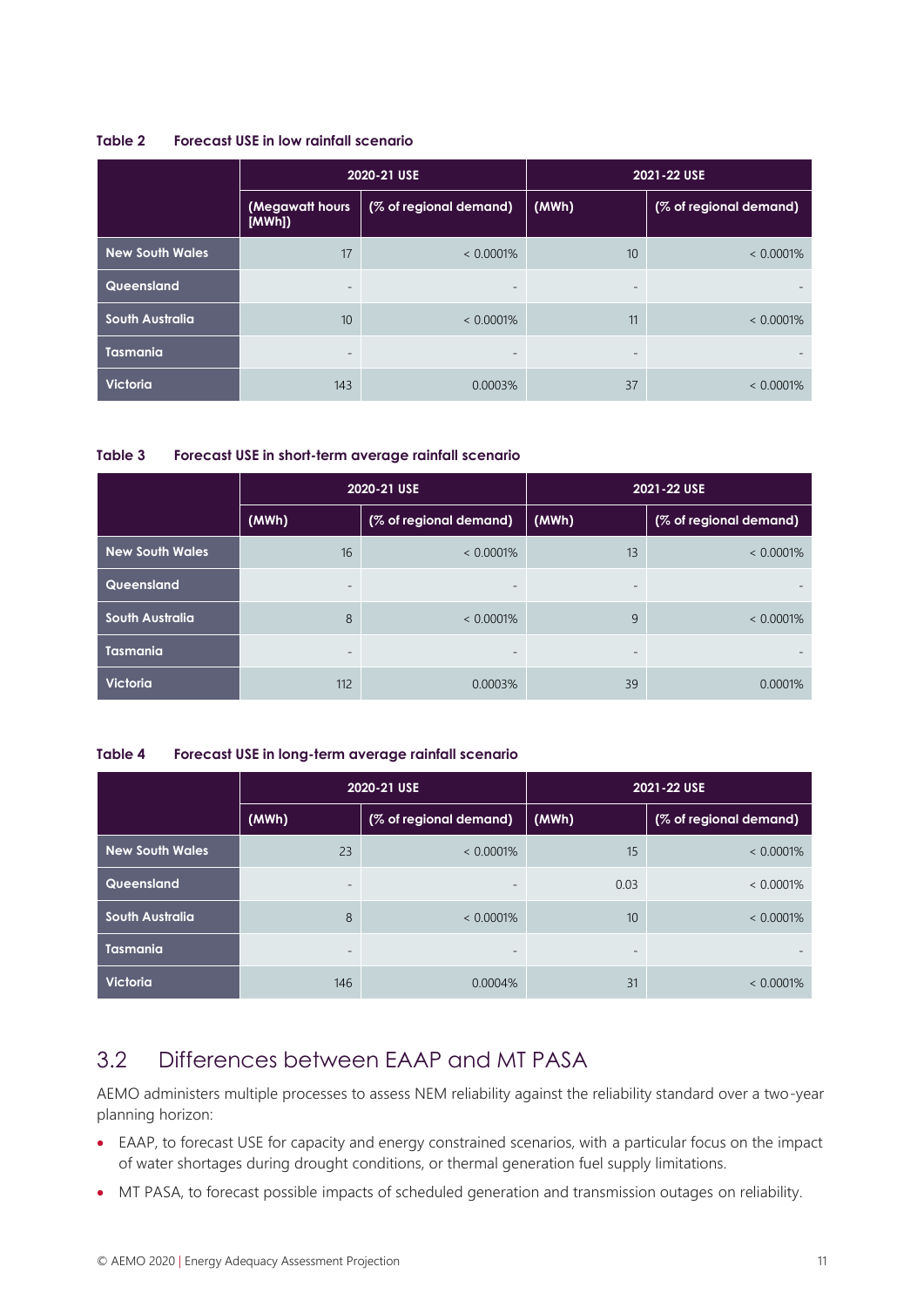The ESOO also provides the two-year horizon but extends to 10 years, and is discussed in Section [3.3.](#page-11-0)

These processes adopt similar modelling approaches, but use slightly different inputs, reflecting their different purposes and frequency of projections. The main difference between EAAP and MT PASA is that the EAAP is assessed under a range of predefined energy scenarios and is published at least once every 12 months, whereas the MT PASA is based on participants' best expectation of generation availability, including some energy limitations, and is published on a weekly basis.

The MT PASA is an operational planning tool that informs market participants of tight supply conditions and allows them to reschedule planned generation outages to avoid potential supply shortfalls. The EAAP, on the other hand, assumes that generation and transmission outages will be rescheduled to avoid load shedding unless participants have indicated that the timing of these outages is inflexible. The similarities and differences of the two processes are described in more detail in the RSIG<sup>12</sup>.

The MT PASA result at time of EAAP modelling (published on 10 November 2020) shows similar USE as this 2020 EAAP. However, MT PASA and EAAP have variations of inputs that can drive minor differences in results:

- MT PASA incorporates the impact of transmission outages according to the 13-month Network Outage Scheduled (NOS), while the EAAP model assumes system normal network conditions, assuming any network outage is rescheduled if need be to avoid capacity shortfalls.
- The MT PASA outcomes include the impact of scheduled generation outages which may be flexible. In EAAP modelling, any flexible outages that occur during periods with simulated USE are removed. Generation may be unavailable in MT PASA due to recall times that exceed the required 24 hours but are considered available for the purpose of EAAP.

### <span id="page-11-0"></span>3.3 Differences between EAAP and ESOO

The ESOO provides technical and market data that informs the decision-making processes of market participants, new investors, and jurisdictional bodies as they assess opportunities in the NEM over a 10-year outlook period, focusing on information about future supply adequacy. It also provides reliability forecasts for the purposes of the Retailer Reliability Obligation.

The ESOO adopts similar Monte Carlo modelling techniques to EAAP, but uses slightly different inputs to reflect the greater uncertainty inherent in longer-term outlooks. Many of these differences relate to future assumptions on generation availability and capacity, and transmission constraints.

The similarities and differences of the two processes are described in more detail in the RSIG. The USE outcomes in the 2020 ESOO for 2020-21 were similar to those in the EAAP, with minor differences due to the following:

- The ESOO includes consideration for outages relating to inter-regional transmission elements and a more detailed assessment of unplanned, and high impact, low probability outages relating to generators.
- The EAAP includes new information on generator commissioning

<sup>12</sup> A[t https://aemo.com.au/en/energy-systems/electricity/national-electricity-market-nem/nem-forecasting-and-planning/forecasting-and-reliability/](https://aemo.com.au/en/energy-systems/electricity/national-electricity-market-nem/nem-forecasting-and-planning/forecasting-and-reliability/reliability-standard-implementation-guidelines) [reliability-standard-implementation-guidelines.](https://aemo.com.au/en/energy-systems/electricity/national-electricity-market-nem/nem-forecasting-and-planning/forecasting-and-reliability/reliability-standard-implementation-guidelines)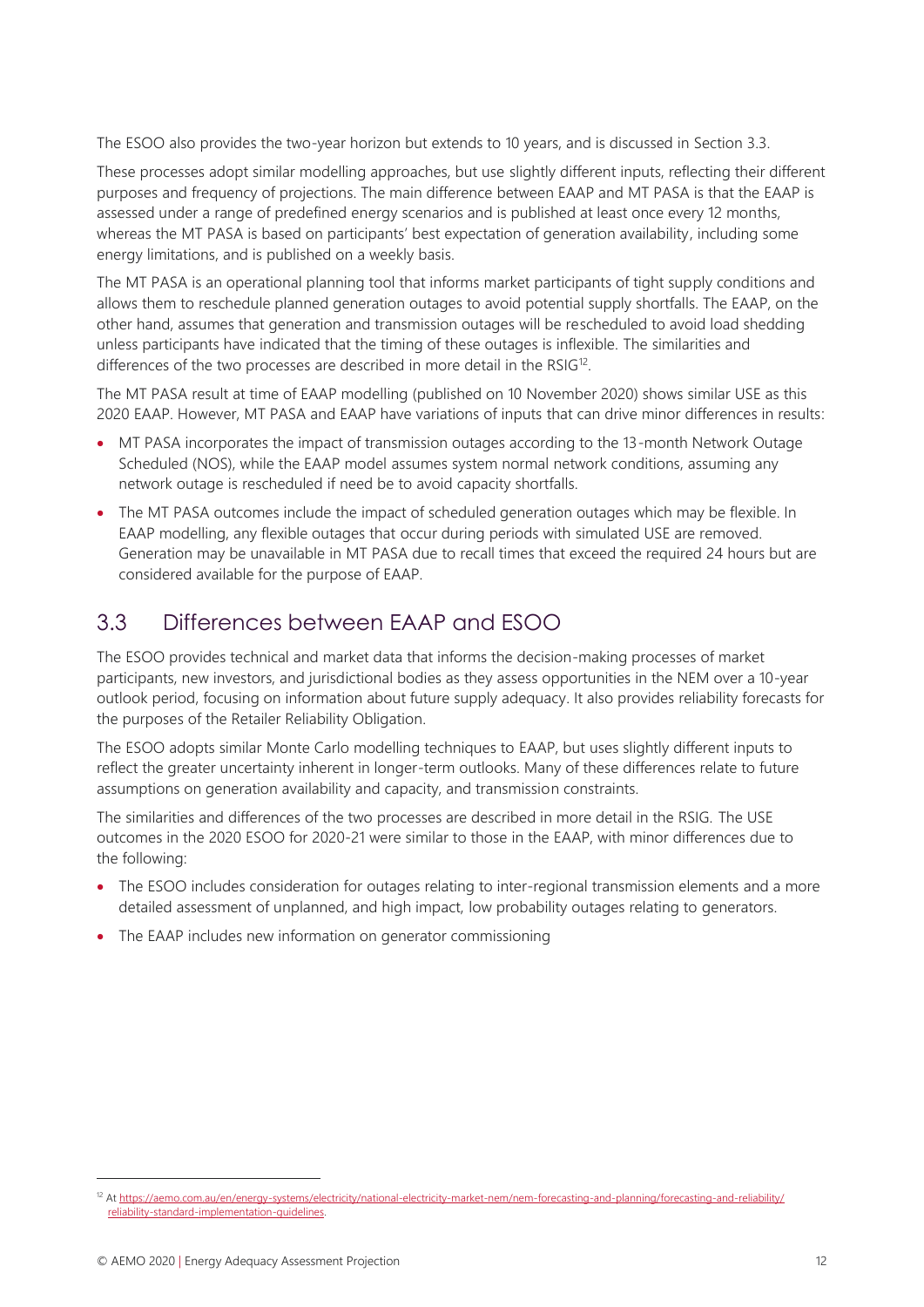# <span id="page-12-0"></span>**A1. Detailed results**

The tables below show the monthly expected USE in each of the rainfall scenarios modelled.

| Month         | <b>New South Wales</b> | Queensland | <b>South Australia</b> | <b>Tasmania</b> | Victoria |
|---------------|------------------------|------------|------------------------|-----------------|----------|
| <b>Oct-20</b> | $0.0\,$                | $0.0\,$    | $0.0\,$                | $0.0\,$         | $0.0\,$  |
| <b>Nov-20</b> | $0.0\,$                | $0.0\,$    | $0.0\,$                | $0.0\,$         | 0.0      |
| <b>Dec-20</b> | $7.6\,$                | $0.0\,$    | $0.0\,$                | 0.0             | 0.4      |
| $Jan-21$      | 3.7                    | $0.0\,$    | 7.4                    | $0.0\,$         | 121.4    |
| <b>Feb-21</b> | 3.8                    | $0.0\,$    | 2.7                    | 0.0             | 21.0     |
| <b>Mar-21</b> | $0.0\,$                | $0.0\,$    | $0.0\,$                | $0.0\,$         | $0.0\,$  |
| Apr-21        | $0.0\,$                | $0.0\,$    | $0.0\,$                | $0.0\,$         | $0.0\,$  |
| <b>May-21</b> | $0.0\,$                | $0.0\,$    | $0.0\,$                | $0.0\,$         | $0.0\,$  |
| $Jun-21$      | 1.5                    | $0.0\,$    | $0.0\,$                | $0.0\,$         | $0.0\,$  |
| $Jul-21$      | $0.8\,$                | $0.0\,$    | $0.0\,$                | $0.0\,$         | $0.0\,$  |
| Aug-21        | $0.0\,$                | $0.0\,$    | $0.0\,$                | $0.0\,$         | $0.0\,$  |
| $Sep-21$      | $0.0\,$                | $0.0\,$    | $0.0\,$                | $0.0\,$         | 0.0      |
| <b>Oct-21</b> | $0.0\,$                | $0.0\,$    | $0.0\,$                | $0.0\,$         | 0.0      |
| <b>Nov-21</b> | $0.0\,$                | $0.0\,$    | $0.0\,$                | $0.0\,$         | 0.0      |
| <b>Dec-21</b> | 0.6                    | $0.0\,$    | $0.0\,$                | $0.0\,$         | 0.3      |
| $Jan-22$      | 1.8                    | $0.0\,$    | $10.0$                 | $0.0\,$         | 25.6     |
| Feb-22        | 2.3                    | $0.0\,$    | 0.6                    | $0.0\,$         | $10.7$   |
| <b>Mar-22</b> | $0.8\,$                | $0.0\,$    | $0.0\,$                | $0.0\,$         | 0.1      |
| Apr-22        | $0.0\,$                | $0.0\,$    | $0.0\,$                | $0.0\,$         | $0.0\,$  |
| <b>May-22</b> | $0.0\,$                | $0.0\,$    | 0.0                    | 0.0             | $0.0\,$  |
| <b>Jun-22</b> | 4.7                    | 0.0        | 0.0                    | $0.0\,$         | $0.0\,$  |
| $Jul-22$      | $0.0\,$                | 0.0        | 0.0                    | $0.0\,$         | $0.0\,$  |
| Aug-22        | 0.0                    | $0.0\,$    | 0.0                    | $0.0\,$         | $0.0\,$  |
| $Sep-22$      | 0.0                    | 0.0        | 0.0                    | 0.0             | $0.0\,$  |

#### <span id="page-12-1"></span>**Table 5 Monthly forecast USE in low rainfall scenario, megawatt hours (MWh)**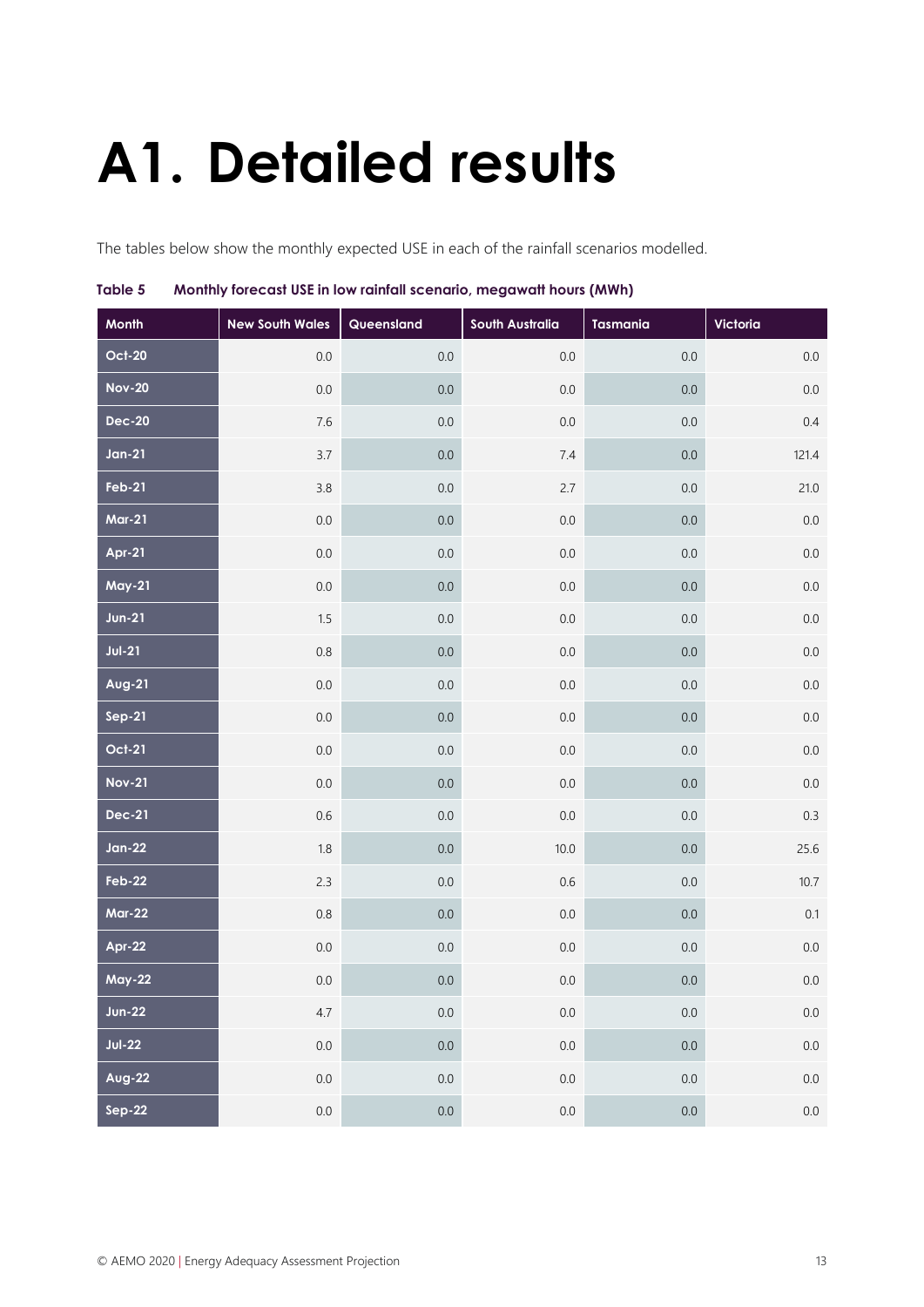| Month         | <b>New South Wales</b> | Queensland | South Australia | <b>Tasmania</b> | Victoria |
|---------------|------------------------|------------|-----------------|-----------------|----------|
| <b>Oct-20</b> | $0.0\,$                | $0.0\,$    | 0.0             | $0.0\,$         | $0.0\,$  |
| <b>Nov-20</b> | $0.0\,$                | $0.0\,$    | $0.0\,$         | 0.0             | $0.0\,$  |
| <b>Dec-20</b> | 9.3                    | $0.0\,$    | $0.0\,$         | $0.0\,$         | $0.0\,$  |
| $Jan-21$      | 2.1                    | $0.0\,$    | 6.7             | $0.0\,$         | 95.7     |
| $Feb-21$      | 3.4                    | $0.0\,$    | $0.8\,$         | $0.0\,$         | 15.9     |
| <b>Mar-21</b> | $0.0\,$                | $0.0\,$    | $0.0\,$         | $0.0\,$         | 0.1      |
| Apr-21        | $0.0\,$                | $0.0\,$    | $0.0\,$         | $0.0\,$         | $0.0\,$  |
| <b>May-21</b> | $0.0\,$                | $0.0\,$    | $0.0\,$         | $0.0\,$         | $0.0\,$  |
| $Jun-21$      | $1.3\,$                | $0.0\,$    | $0.0\,$         | $0.0\,$         | $0.0\,$  |
| $Jul-21$      | $0.2\,$                | $0.0\,$    | $0.0\,$         | $0.0\,$         | $0.0\,$  |
| Aug-21        | $0.2\,$                | $0.0\,$    | $0.0\,$         | $0.0\,$         | $0.0\,$  |
| $Sep-21$      | $0.0\,$                | $0.0\,$    | $0.0\,$         | $0.0\,$         | $0.0\,$  |
| <b>Oct-21</b> | $0.0\,$                | $0.0\,$    | $0.0\,$         | $0.0\,$         | $0.0\,$  |
| <b>Nov-21</b> | $0.0\,$                | $0.0\,$    | $0.0\,$         | 0.0             | $0.0\,$  |
| <b>Dec-21</b> | 1.4                    | $0.0\,$    | $0.0\,$         | $0.0\,$         | $0.3\,$  |
| $Jan-22$      | 3.5                    | $0.0\,$    | 8.5             | $0.0\,$         | 29.4     |
| Feb-22        | 4.2                    | $0.0\,$    | 0.5             | $0.0\,$         | 9.2      |
| <b>Mar-22</b> | 0.3                    | $0.0\,$    | $0.0\,$         | 0.0             | $0.2\,$  |
| Apr-22        | $0.0\,$                | $0.0\,$    | $0.0\,$         | $0.0\,$         | $0.0\,$  |
| <b>May-22</b> | $0.0\,$                | $0.0\,$    | 0.0             | $0.0\,$         | $0.0\,$  |
| $Jun-22$      | 3.3                    | $0.0\,$    | 0.0             | $0.0\,$         | $0.0\,$  |
| $Jul-22$      | $0.0\,$                | $0.0\,$    | $0.0\,$         | $0.0\,$         | $0.0\,$  |
| Aug-22        | $0.0\,$                | $0.0\,$    | $0.0\,$         | $0.0\,$         | $0.0\,$  |
| $Sep-22$      | 0.0                    | 0.0        | 0.0             | $0.0\,$         | $0.0\,$  |

### <span id="page-13-0"></span>**Table 6 Monthly forecast USE in short-term average rainfall scenario, MWh**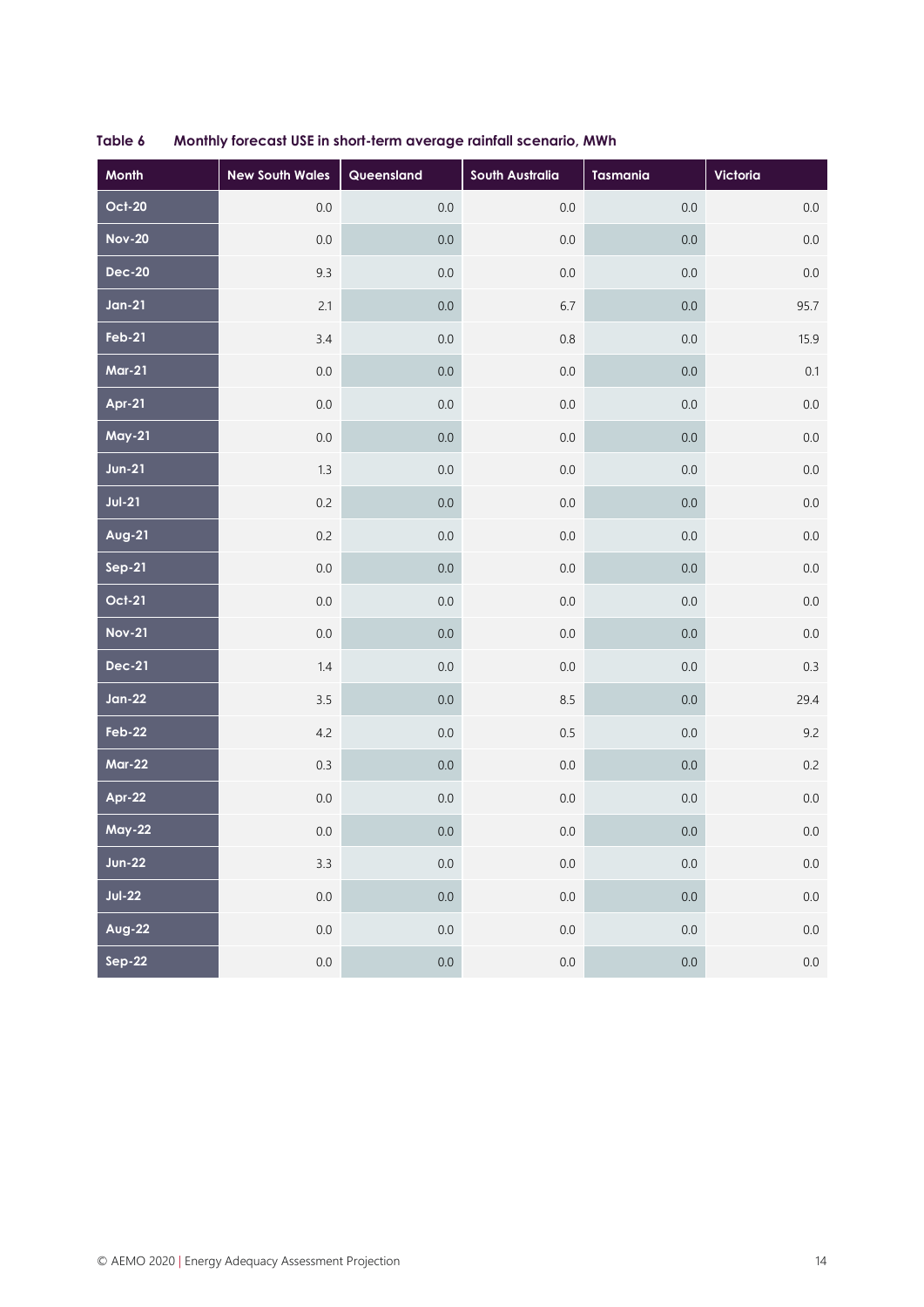| <b>Month</b>  | <b>New South Wales</b> | Queensland | South Australia | <b>Tasmania</b> | Victoria |
|---------------|------------------------|------------|-----------------|-----------------|----------|
| <b>Oct-20</b> | 0.0                    | 0.0        | 0.0             | 0.0             | $0.0\,$  |
| <b>Nov-20</b> | 0.5                    | 0.0        | 0.0             | 0.0             | 0.0      |
| <b>Dec-20</b> | 13.5                   | 0.0        | 0.0             | 0.0             | $0.0\,$  |
| $Jan-21$      | 2.9                    | 0.0        | $6.8$           | $0.0\,$         | 130.3    |
| $Feb-21$      | 4.3                    | 0.0        | 1.1             | 0.0             | 15.1     |
| <b>Mar-21</b> | 0.0                    | 0.0        | 0.0             | 0.0             | 0.2      |
| Apr-21        | 0.0                    | 0.0        | 0.0             | 0.0             | 0.0      |
| <b>May-21</b> | $0.0\,$                | 0.0        | 0.0             | 0.0             | 0.0      |
| $Jun-21$      | 0.6                    | 0.0        | 0.0             | $0.0\,$         | $0.0\,$  |
| $Jul-21$      | 0.2                    | 0.0        | 0.0             | 0.0             | 0.0      |
| Aug-21        | $0.7\,$                | $0.0\,$    | 0.0             | $0.0\,$         | $0.0\,$  |
| $Sep-21$      | 0.0                    | 0.0        | 0.0             | 0.0             | $0.0\,$  |
| <b>Oct-21</b> | $0.0\,$                | $0.0\,$    | 0.0             | $0.0\,$         | $0.0\,$  |
| <b>Nov-21</b> | 0.0                    | 0.0        | 0.0             | 0.0             | 0.0      |
| <b>Dec-21</b> | 2.0                    | 0.0        | $0.0\,$         | $0.0\,$         | $0.7\,$  |
| $Jan-22$      | 2.3                    | 0.0        | 8.7             | $0.0\,$         | 22.4     |
| Feb-22        | 4.8                    | 0.0        | 0.7             | 0.0             | $7.5\,$  |
| <b>Mar-22</b> | $0.0\,$                | 0.0        | $0.0\,$         | $0.0\,$         | 0.1      |
| Apr-22        | 0.0                    | 0.0        | 0.0             | 0.0             | $0.0\,$  |
| <b>May-22</b> | $0.0\,$                | 0.0        | 0.0             | 0.0             | $0.0\,$  |
| <b>Jun-22</b> | 5.5                    | 0.0        | 0.0             | $0.0\,$         | $0.0\,$  |
| $Jul-22$      | $0.0\,$                | 0.0        | 0.0             | 0.0             | 0.0      |
| Aug-22        | $0.0\,$                | 0.0        | $0.0\,$         | $0.0\,$         | $0.0\,$  |
| Sep-22        | $0.0\,$                | 0.0        | 0.0             | 0.0             | $0.0\,$  |

<span id="page-14-0"></span>**Table 7 Monthly forecast USE in long-term average rainfall scenario, MWh**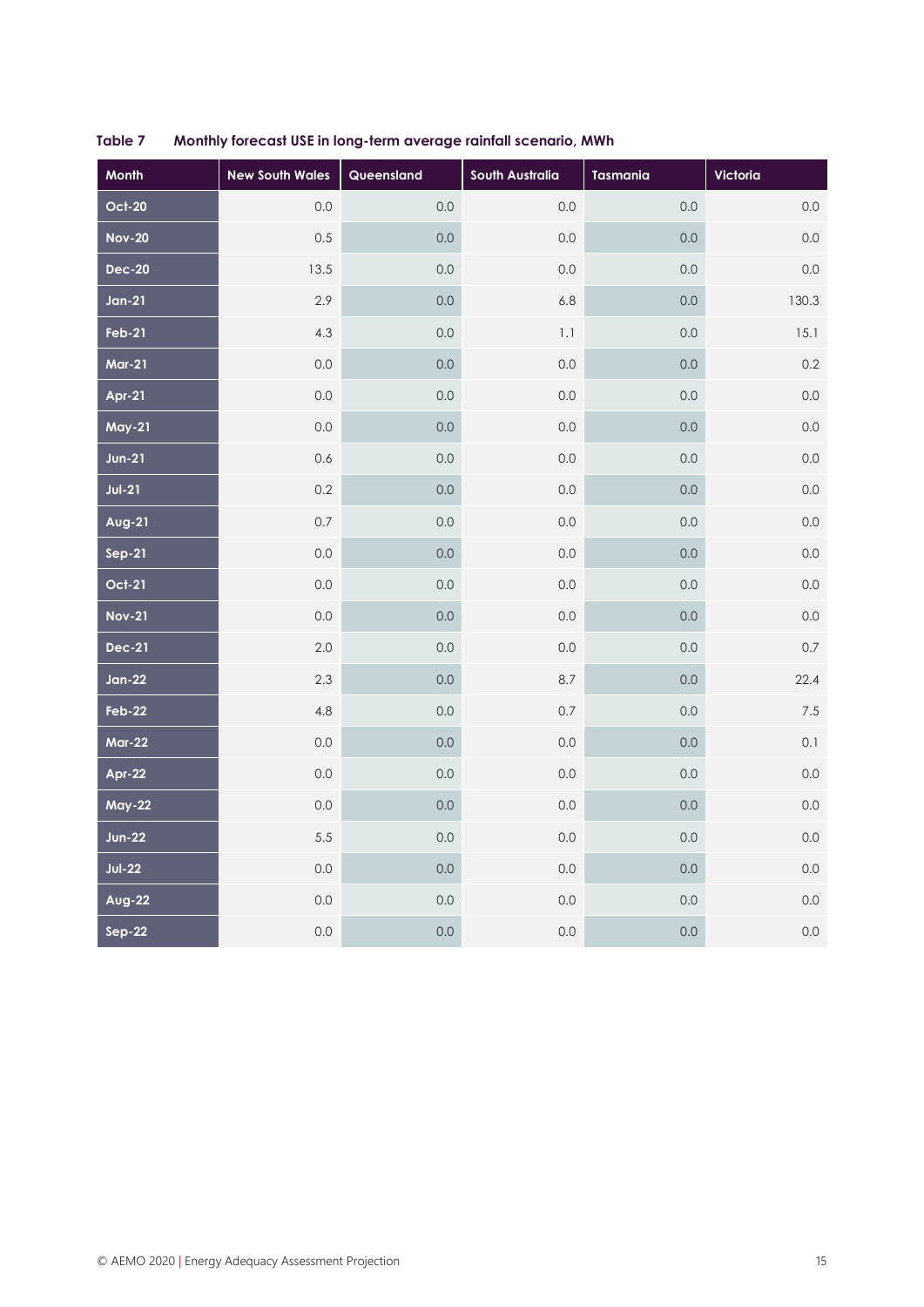# <span id="page-15-0"></span>**Measures and abbreviations**

## **Measures**

| Abbreviation | Unit of measure |
|--------------|-----------------|
| <b>MW</b>    | Megawatts       |
| <b>MWh</b>   | Megawatt hours  |

## **Abbreviations**

| <b>Abbreviation</b> | <b>Expanded name</b>                                |
|---------------------|-----------------------------------------------------|
| <b>AEMO</b>         | Australian Energy Market Operator                   |
| EAAP                | Energy Adequacy Assessment Projection               |
| <b>ESOO</b>         | Electricity Statement of Opportunities              |
| <b>GELF</b>         | Generator Energy Limitation Framework               |
| MT PASA             | Medium Term Projected Assessment of System Adequacy |
| <b>NEM</b>          | National Electricity Market                         |
| <b>NOS</b>          | Network Outage Scheduled                            |
| <b>POE</b>          | Probability of Exceedance                           |
| PV                  | Photovoltaic                                        |
| <b>RSIG</b>         | Reliability Standard Implementation Guidelines      |
| <b>ST PASA</b>      | Short Term Projected Assessment of System Adequacy  |
| <b>USE</b>          | Unserved energy                                     |
| <b>VRE</b>          | Variable renewable energy                           |